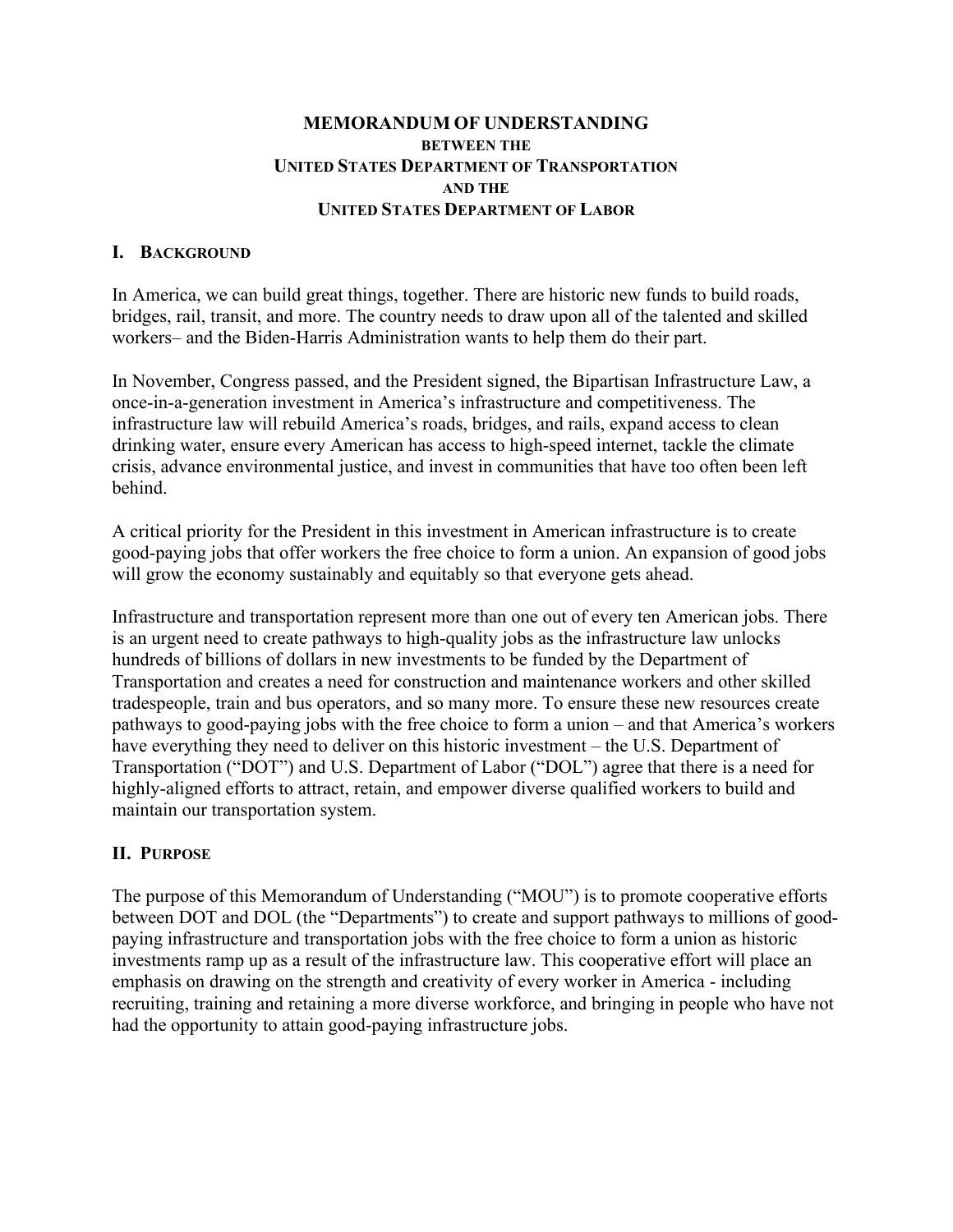## **III. OBJECTIVES**

The Departments enter into this MOU to leverage the individual and combined resources and expertise of both agencies to ensure the actions necessary to meet common goals related to expanding equitable access to quality jobs for workers and communities in the development and modernization of American infrastructure. This MOU supports both Departments' efforts, where permissible and consistent with available appropriations and authorities, to:

- Assist State and local government partners as well as private-sector industry who can identify, train, employ, reskill, and retain the diverse workforce needed to rebuild and operate American infrastructure.
- Integrate job quality, labor standards and equal employment opportunity standards across all grants related to transportation infrastructure.
- Leverage Federal spending to create more good-paying jobs in fair and safe workplaces that include health, retirement, and other essential benefits, and offer workers a free choice to form a union.
- Create a more diverse infrastructure workforce. Infrastructure jobs remain highly segregated. Black, Indigenous, and people of color (BIPOC) and women are underrepresented and concentrated in lower paying, less safe, non-unionized jobs in the sector. Other groups that face systemic barriers to employment, including people with disabilities, people with legal system involvement, and members of the LGBTQ+ community, also have not had equitable access to these jobs. DOT and DOL will both work to address occupational segregation and give a more diverse workforce access to these higher-paying jobs.
- Engage stakeholders and develop strategic partnerships with organizations that can draw on all of America's strength, talent and skill, including coalitions that represent women, BIPOC, and other populations facing systemic barriers to employment to support the design and implementation of proven workforce development strategies that train and support the workers needed for the successful delivery of infrastructure investments. This includes the expansion of Registered Apprenticeship in high growth areas such as electrification, zero-emission transportation systems maintenance, bus, rail, truck operators as well as cyber-security and intelligent transportation systems technology.

# **IV.AUTHORITIES**

As DOT and DOL collaborate, each will draw on their unique authorities and funding, including new authorities and programs under the infrastructure law. DOT will draw on considerable new funding and programs to invest in infrastructure; and DOL will draw on its strength and experience in encouraging high-quality jobs and its investments in equitable workforce development. Specific authorities that DOT and DOL will seek to coordinate for the Purpose and Objectives include, but are not limited to: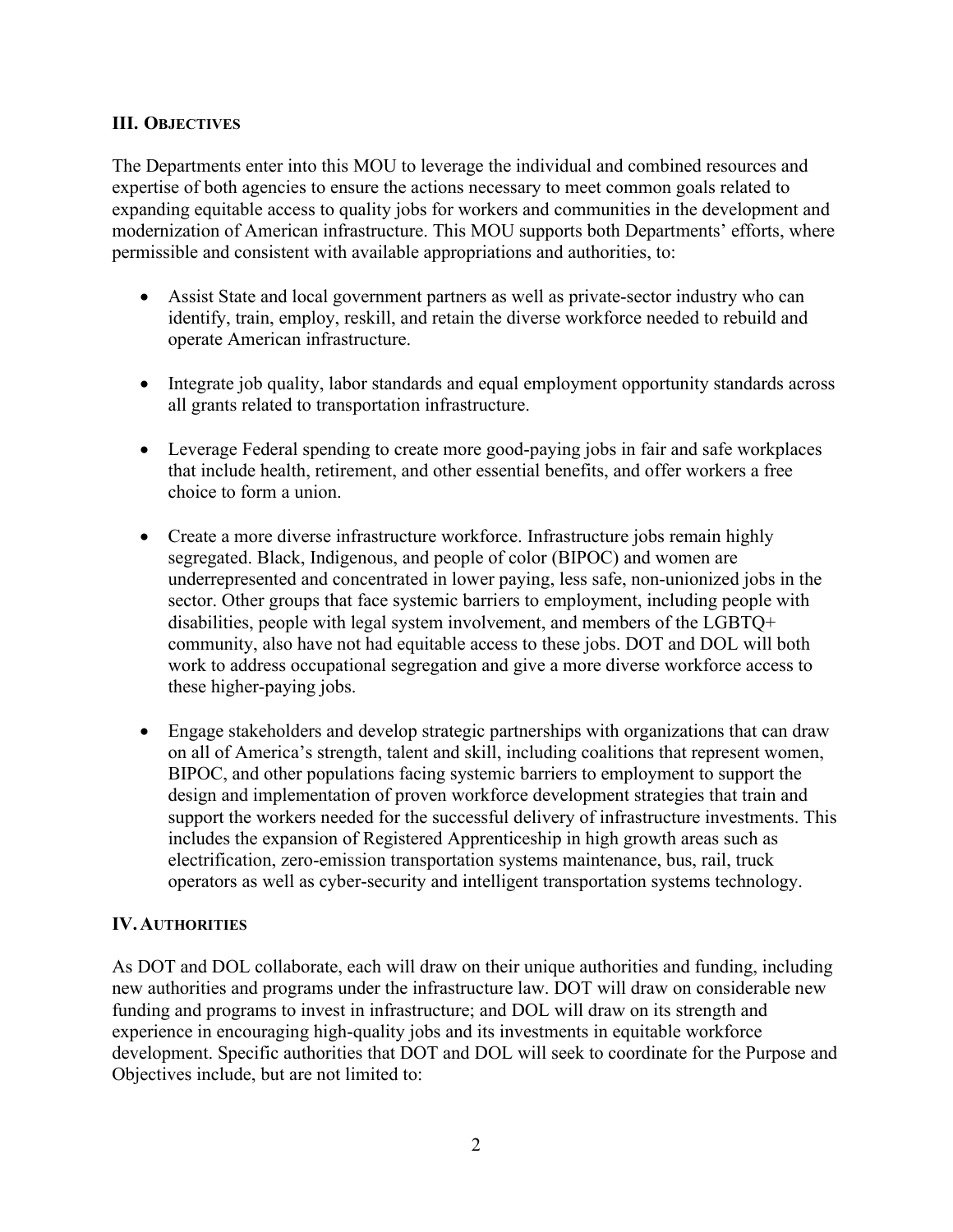Department of Transportation:

- Section 504(e) of title 23, United States Code, as amended by Infrastructure Investment and Jobs Act ("IIJA") Section 13007, which provides authority to allow States greater flexibility among Highway formula programs to address surface transportation workforce development, training, apprenticeship, and education needs, including activities that address current workforce gaps on construction projects.
- Grants for the buses and bus facilities program under the title 49, United States Code, Section 5339(c) and section 5339(b) programs, which require submission of a zeroemission fleet transition plan, including an examination of the impact of the transition on the applicant's workforce, identifying new skills and training needs and organizing training to support existing workers.
- IIJA Section 25019 allows for expanded use of economic hiring preferences and requires the Secretary of Transportation to study means to increase the diversity of the transportation workforce, including examining the use of pre-apprenticeship programs and local hiring preferences.
- IIJA Section 23007 requires the establishment of the Women of Trucking Advisory Board to identify barriers and industry trends that directly or indirectly discourage women from pursuing and retaining careers in trucking and examine ways to facilitate support for women pursuing careers in trucking including training and outreach programs. Section 23009 establishes the Truck Leasing Task Force to investigate predatory truck leasing arrangements that dissuade drivers from entering or staying in the industry. The Truck Leasing Task Force is required to be stood up in collaboration with DOL. DOT and DOL have already begun to work collaboratively on both task forces and on issues of job quality and inclusion in the trucking industry more broadly.
- IIJA Section 23022 requires the establishment of a pilot program to enable employers to train under 21 drivers for their commercial driver licenses and also requires DOT to conduct a study on driver detention time and driver compensation. DOT and DOL have already begun to collaborate on both of these initiatives, including aligning the implementation of the *Safe Driver Apprenticeship Pilot Program* with the requirements of the Registered Apprenticeship system and developing a statement of work to jointly oversee the studies on detention time and compensation.
- In general, new relevant funding authorities and advance appropriations for infrastructure investments under IIJA.
- Encouragement of project labor agreements on construction projects funded by DOT, as set forward under E.O. 13502, "Use of Project Labor Agreements for Federal Construction Projects."
- Workforce development grants from the Federal Transit Administration (49 U.S.C. § 5314).
- Funding allocated under 23 USC 140(b) that states may use to address diversity in the workforce, including skills training and summer transportation institutions for youth.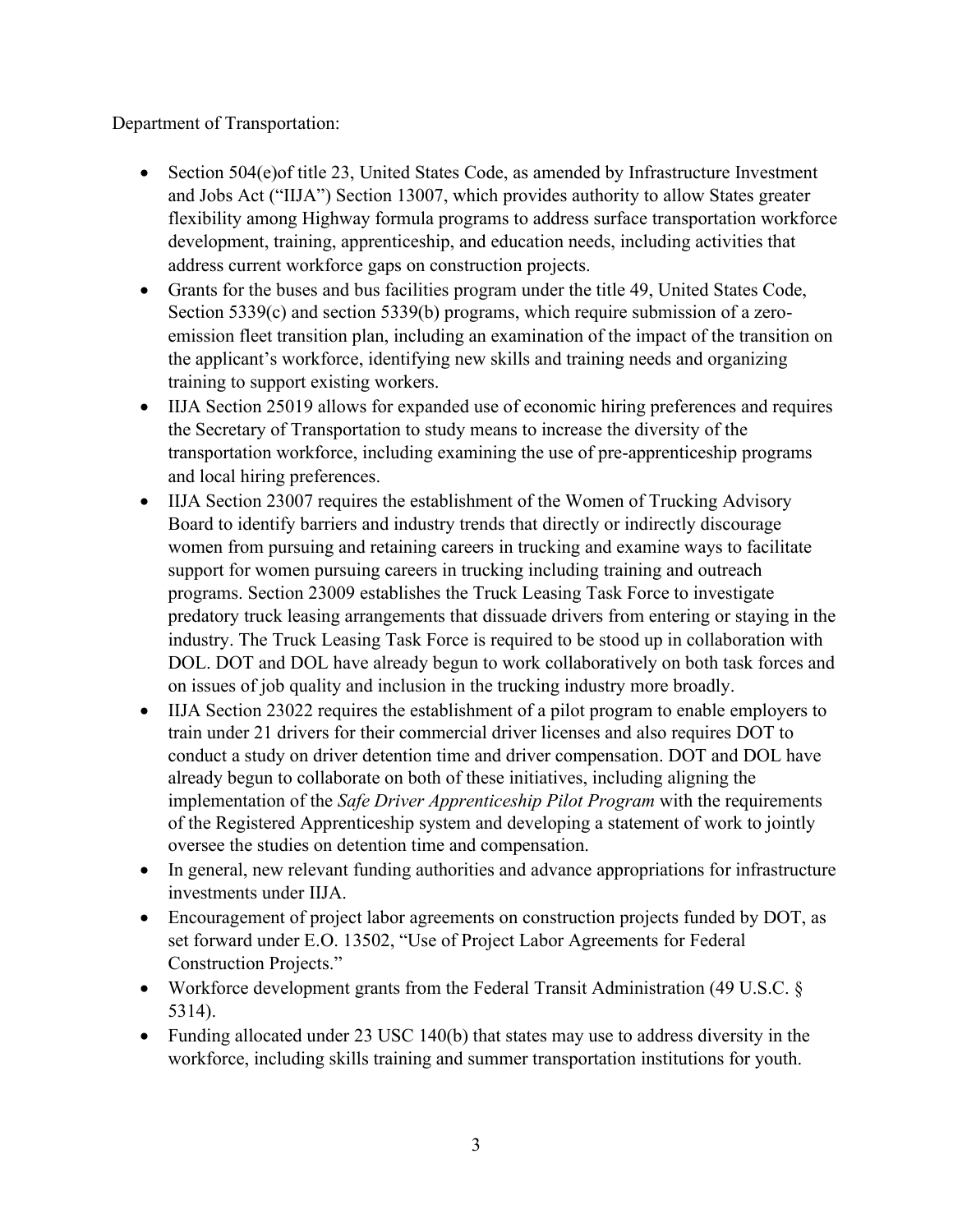Department of Labor:

- Enforcement of federal wage and labor standards through the Wage and Hour Division including: 29 U.S.C. §§ 201, et seq.; 29 U.S.C. §§ 2001-2009; 29 U.S.C. §§ 2611-2654; 40 U.S.C. §§ 3141 et seq.; 15 U.S.C. §§ 1671-1677; *see also* 29 CFR § 5.1 ("Related Acts"); Executive Order (E.O.) 13658, Establishing a Minimum Wage for Contractors; E.O. 13706, Establishing Paid Sick Leave for Federal Contractors.
- Expertise of the Office of Federal Contract Compliance Programs in enforcing labor standards in Federal contracts: for employers doing business with the Federal government including:
	- o E.O.11246, Sec. 205 as amended, Equal Employment Opportunity, at 41 CFR part 60-1 and part 60-4; Public Law (P.L.) 81-152, 63 Stat. 377; Section 503 of the Rehabilitation Act, 29 U.S.C. § 793; Section 4212 of the Vietnam Era Veterans' Readjustment Assistance Act, 38 U.S.C. § 4212; 41 U.S.C. §§ 6701- 6707; 41 U.S.C. §§ 6501-6511
	- o Programs to protect workers' right to organize and collectively bargain including:
		- Office of Labor-Management Standards**:** E.O. 13496, Notification of Employee Rights Under Federal Labor Laws;
- Office of Labor Management Standards: U.S.C. 49 § 5333(b).
- Workforce development programs funded and administered by the Employment and Training Administration to support job training and workforce development services including: 29 U.S.C. § 3101, *et seq*.; 29 U.S.C. § 50; 29 U.S.C. § 49, *et seq.*; 19 U.S.C. § 2271, *et. seq.*
- Programs operated by the Women's Bureau including those focused on getting women into non-traditional occupations including: 29 U.S.C. § 13.
- Programs operated by the Office of Disability Employment Policy that focuses on increase workplace success for people with disabilities including: 29 U.S.C. § 557b.
- Programs operated by the Veteran Employment and Training Service that assist veterans, reservists, and National Guard members in securing employment including: 38 U.S.C. §§ 2021, 2021A, 2023, 4102A, 4103A, and 4104.

# V. **JOINT RESPONSIBILITIES OF THE DEPARTMENTS**

- A. **Strategic Partnerships and Stakeholder Engagement:** Subject to available authorities and appropriations, the Departments will support the development of strategic partnerships with organizations and coalitions that can help connect workers to goodpaying jobs, including organizations that represent workers who are underrepresented in infrastructure jobs so that these workers can be engaged in the design and implementation of infrastructure workforce investment strategies. Specifically, the Departments will collaborate to:
	- o Jointly engage key stakeholders and implement a process for informing workforce strategy design and gathering feedback from communities on the responsiveness of these investments to the needs of underrepresented workers and communities.
	- o Jointly engage State and local governments to advance shared job-quality and equity priorities in the infrastructure workforce.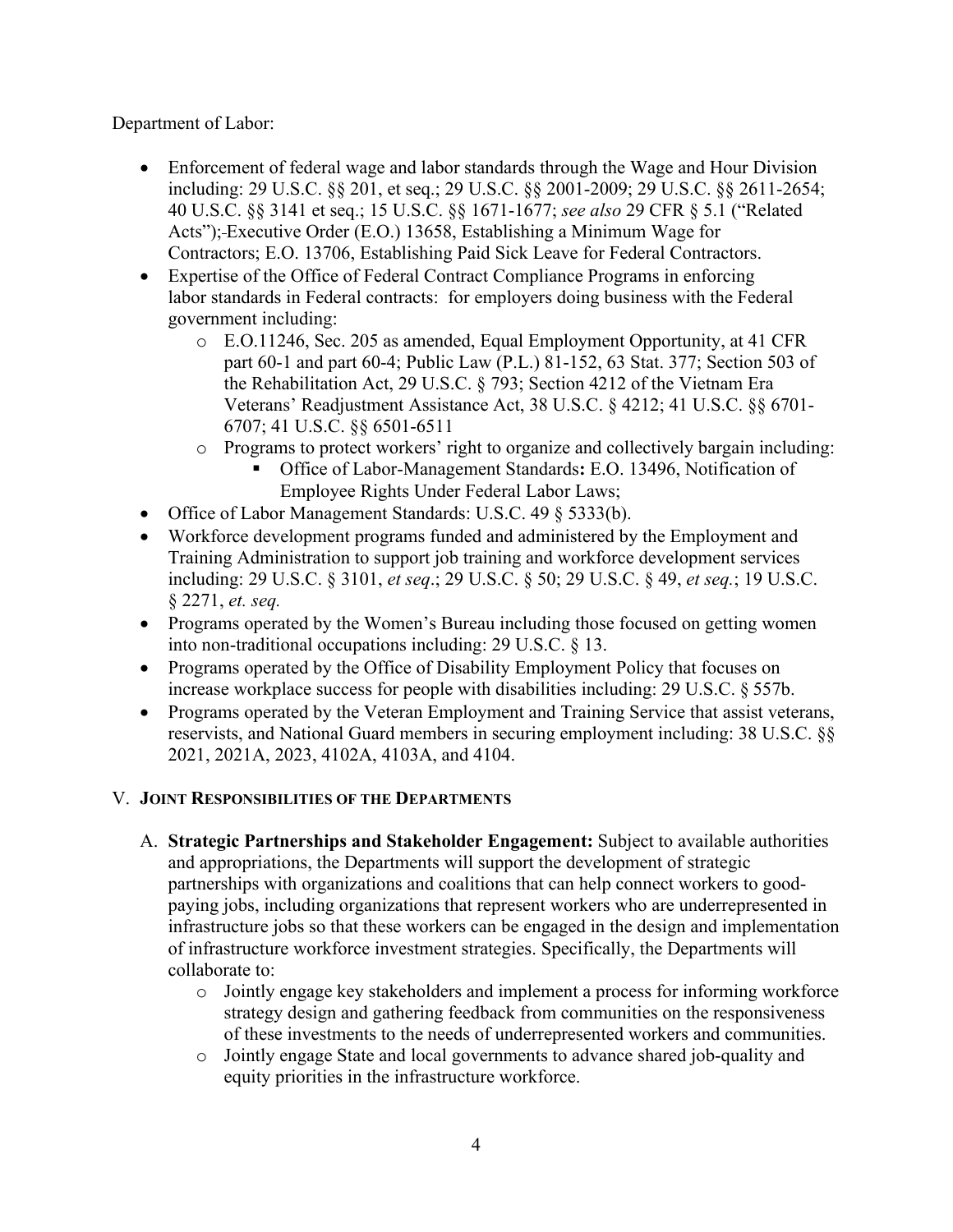- o Jointly engage philanthropies interested in workforce, job quality, and infrastructure investments on how they can support and amplify the Departments' efforts including by supporting States and localities to use funding available to advance equitable workforce development strategies.
- o Document and disseminate best practices and profiles of success in national, State, and local efforts that are addressing barriers to access to, and retention and progression in, quality jobs in infrastructure.
- o Any other items identified as appropriate as mutually agreed to.
- B. **Job Quality, Standards and Metrics, Workplace Equity and Inclusion:** Subject to available authorities and appropriations, the Departments will support job quality across investments and grants related to infrastructure and transportation jobs, which ensures diverse workers will benefit from safe and healthy, good-paying jobs with benefits, and a free choice to form a union Specifically, the Departments will collaborate to:
	- o Integrate job quality standards into DOT's infrastructure and transportation investment projects, grants, and procurement processes. This would build on DOT's existing efforts to encourage project-labor agreements and local hire.
	- o Promote compliance with applicable prevailing wage requirements, including but not limited to Davis-Bacon and Related Acts' labor standards as permitted by statute.
	- o Develop mechanisms to support unionized workers and ensure that workers have a free and fair opportunity to unionize.
	- o Develop ways to leverage flexibility around local and economic hiring in DOT funding opportunities, setting clear expectations and establishing accountability mechanisms and designing incentives for hiring and retaining underrepresented populations.
	- o Develop best practices for creating fair and safe workplaces that promote the retention of underrepresented populations.
	- o Identify critical occupations and industries where infrastructure funding can be leveraged to enhance job quality to support stable, resilient, and equitable workforces.
	- o Address workplace harassment and discrimination by requiring grant recipients and contractors to comply with existing equal opportunity standards, adopt workplace standards, accountability, and training to combat on-the-job hostility and harassment including harassment that may result from an employee's report on misuse of government funds.
	- o Jointly design evaluation plans and establish methods of capturing key job quality characteristics for infrastructure and transportation jobs from government statistical surveys, as well as the demographics of workers holding those jobs, as a way to measure the success of joint efforts.
	- o Any other items identified as appropriate as mutually agreed to.
- C. **Equitable and Effective Workforce Development:** Subject to available authorities and appropriations, the Departments will support the creation and expansion of high-quality and equitable workforce development programs that connect workers and communities to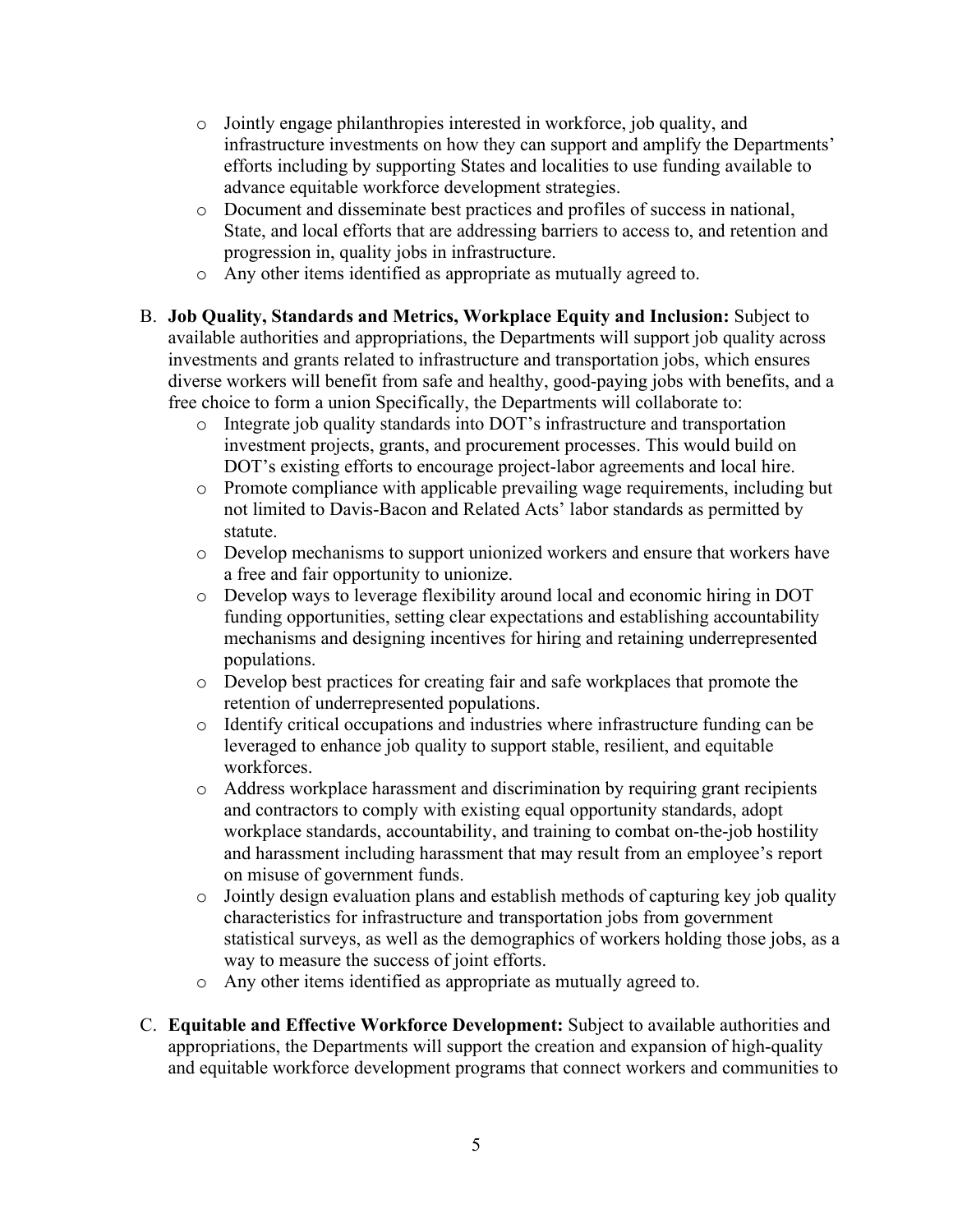quality infrastructure and transportation jobs. Specifically, the Departments will collaborate to:

- o Identify the highest priority geographic and sectoral workforce shortfalls to enable more focused partnership with DOL and the private sector.
- o Align infrastructure projects and funding with proven workforce development practices and workforce investments to deliver training and services needed to link workers and communities to quality jobs, including underrepresented workers and communities. DOT and DOL will make available guidance on how State and local funding could be leveraged for these practices. DOT and DOL will also encourage workforce development activities for infrastructure jobs through selection processes in appropriate discretionary grant programs.
- o Encourage and incentivize State transportation agencies to leverage new funding flexibilities to invest in infrastructure training programs targeted to underrepresented workers (including pre-apprenticeship programs), with an emphasis on covering supportive services and living expenses while supporting equitable training access, retention and completion.
- o Support the development and expansion of registered apprenticeship and preapprenticeship in infrastructure and transportation occupations, with incentives and accountability for program uptake and serving underrepresented populations. DOT and DOL will seek to dedicate funding to registered apprenticeship and preapprenticeship in infrastructure fields and share best practices for promoting apprenticeship and pre-apprenticeship in procurement policy.
- o As a part of sector-based workforce investments, promote best practices that create and expand training programs to support long-term careers in the infrastructure sector.
- o Share best practices on how State and local governments and transportation agencies can partner with the workforce system to support mutual goals, including workforce boards, community colleges, sector partnerships, registered apprenticeship programs and career and technical education programs.
- o Share best practices on how State and local governments and transportation agencies track and report metrics related to job creation and workforce needs.
- o Provide leadership to the full Infrastructure Task Force on workforce gaps and policies to address these gaps that should be included in workforce funding across all agencies.
- o Any other items identified as appropriate as mutually agreed to.

# **VI.EFFECTIVE DATE AND TERMINATION**

This Memorandum of Understanding is effective on the date of signature and shall continue in force indefinitely. It may be terminated by either agency by giving 90-day written notice to the other agency. Its provisions will be reviewed annually and amended or supplemented in writing as agreed upon mutually.